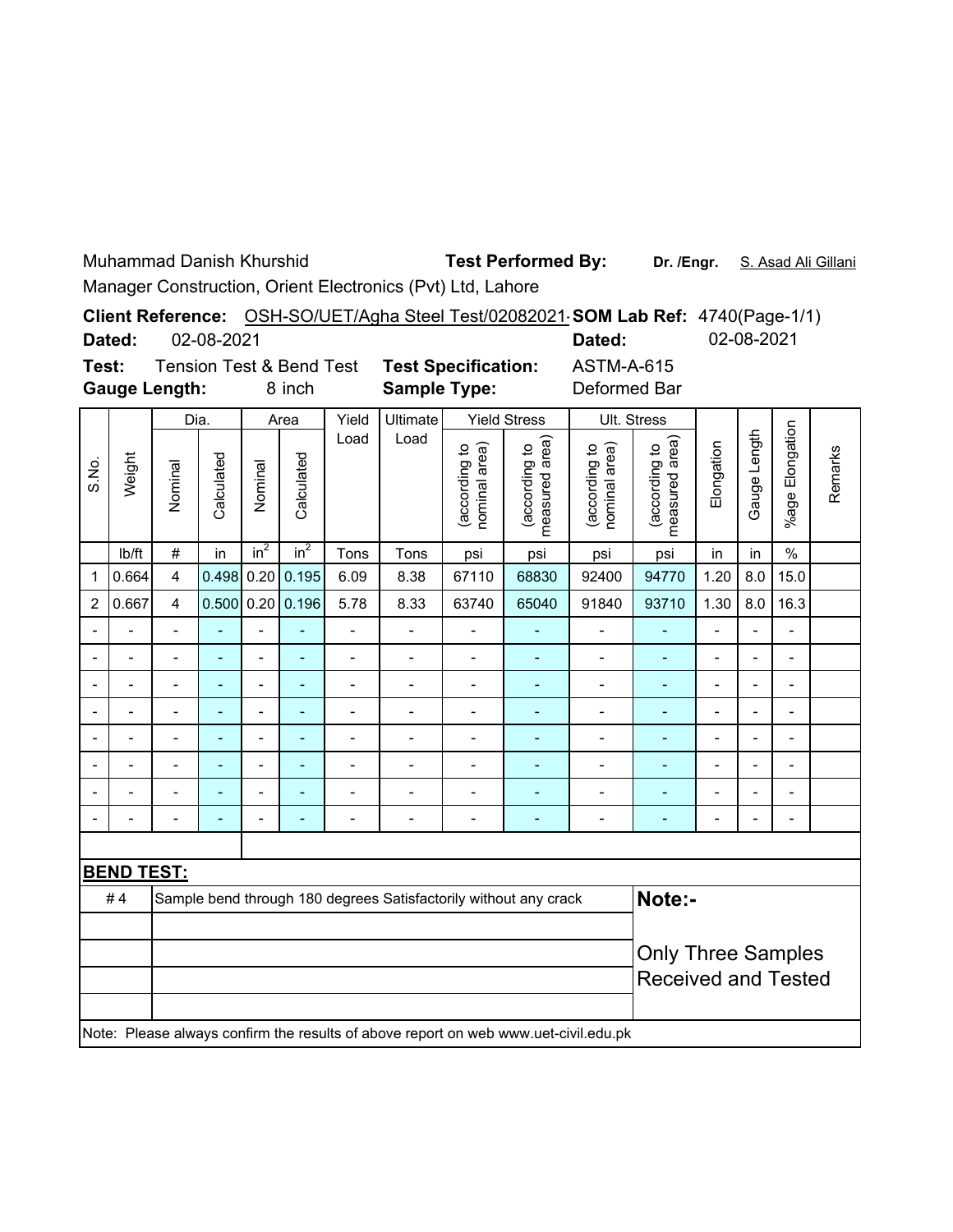Brig Saeed Ahmed Malik SI(M)

**Test Performed By:**

**Dr. /Engr.** S. Asad Ali Gillani

Resident Engineer, NESPAK (Pvt) Ltd. Lahore

|       | Client Reference: 4084/BSAM/104/474<br><b>SOM Lab R</b><br>10-07-2021<br>Dated:<br>Dated: |                                                             |            |               |            |      |                                                   |                                         |                                    |                                |                 |  |
|-------|-------------------------------------------------------------------------------------------|-------------------------------------------------------------|------------|---------------|------------|------|---------------------------------------------------|-----------------------------------------|------------------------------------|--------------------------------|-----------------|--|
|       | Test:                                                                                     | <b>Tension Test &amp; Bend Test</b><br><b>Gauge Length:</b> |            |               | 8 inch     |      | <b>Test Specification:</b><br><b>Sample Type:</b> |                                         |                                    | ASTM-A-61<br>Deformed B        |                 |  |
|       |                                                                                           | Dia.                                                        |            | Yield<br>Area |            |      | Ultimate                                          |                                         | <b>Yield Stress</b>                | Ult. Stress                    |                 |  |
| S.No. | Weight                                                                                    | Nominal                                                     | Calculated | Nominal       | Calculated | Load | Load                                              | area)<br>요<br>(according<br>nominal are | area)<br>(according to<br>measured | (according to<br>nominal area) | 유<br>(according |  |
|       | Ih/ft                                                                                     | #                                                           | in.        | $in^2$        | $in^2$     | Tons | Tons                                              | nsi                                     | nsi                                | nsi                            | ns              |  |

**SOM Lab Ref: 4741(Page-1/1) Dated:** 02-08-2021 M-A-615

rmed Bar

|                |                   | υıα.                      |                          |                | <u>riva</u> | 1 1 V 1 V                  | onnnaw                   | 11019 OU 033                   |                                                                                     |                                | ບແ. ບແບວວ                       |                              |                          |                          |         |
|----------------|-------------------|---------------------------|--------------------------|----------------|-------------|----------------------------|--------------------------|--------------------------------|-------------------------------------------------------------------------------------|--------------------------------|---------------------------------|------------------------------|--------------------------|--------------------------|---------|
| S.No.          | Weight            | Nominal                   | Calculated               | Nominal        | Calculated  | Load                       | Load                     | nominal area)<br>(according to | measured area)<br>(according to                                                     | nominal area)<br>(according to | measured area)<br>(according to | Elongation                   | Gauge Length             | %age Elongation          | Remarks |
|                | Ib/ft             | $\#$                      | in                       | $in^2$         | $in^2$      | Tons                       | Tons                     | psi                            | psi                                                                                 | psi                            | psi                             | in                           | in                       | $\%$                     |         |
| $\mathbf 1$    | 0.658             | $\overline{\mathbf{4}}$   | 0.496                    | 0.20           | 0.193       | 5.17                       | 7.54                     | 56990                          | 59060                                                                               | 83180                          | 86200                           | 1.50                         | 8.0                      | 18.8                     |         |
| $\overline{2}$ | 0.669             | 4                         | 0.501                    | 0.20           | 0.197       | 5.17                       | 7.51                     | 56990                          | 57860                                                                               | 82850                          | 84110                           | 1.70                         | 8.0                      | 21.3                     |         |
|                |                   |                           | $\overline{\phantom{0}}$ | $\overline{a}$ | ۰           | $\overline{a}$             | $\overline{\phantom{a}}$ | $\overline{\phantom{0}}$       | ÷                                                                                   | $\qquad \qquad \blacksquare$   | $\overline{\phantom{a}}$        | $\qquad \qquad \blacksquare$ | $\overline{\phantom{0}}$ | $\overline{\phantom{a}}$ |         |
|                |                   |                           | $\overline{a}$           | $\overline{a}$ | ÷           | $\overline{a}$             | $\blacksquare$           | $\overline{\phantom{0}}$       | ÷                                                                                   | $\blacksquare$                 | $\overline{\phantom{a}}$        | $\overline{a}$               | $\overline{\phantom{0}}$ | $\blacksquare$           |         |
|                |                   | $\blacksquare$            | ۰                        | $\blacksquare$ | ۰           | -                          | $\overline{\phantom{a}}$ | $\overline{\phantom{0}}$       | ÷                                                                                   | $\overline{a}$                 | ÷                               | $\overline{a}$               | $\overline{\phantom{0}}$ | $\blacksquare$           |         |
|                |                   |                           | ÷                        | $\overline{a}$ | L.          | $\overline{a}$             | $\overline{\phantom{a}}$ | $\blacksquare$                 | ÷                                                                                   | $\blacksquare$                 | ٠                               | $\blacksquare$               | $\overline{\phantom{a}}$ | $\overline{\phantom{a}}$ |         |
|                |                   |                           | ÷                        | $\blacksquare$ | ÷           | $\overline{a}$             | $\overline{a}$           | $\overline{\phantom{0}}$       | L,                                                                                  | $\overline{a}$                 | ÷,                              | $\blacksquare$               | $\overline{a}$           | Ĭ.                       |         |
|                |                   |                           |                          |                |             |                            |                          |                                |                                                                                     |                                | ÷                               |                              | $\blacksquare$           |                          |         |
|                |                   |                           |                          |                |             |                            |                          |                                |                                                                                     | $\overline{a}$                 |                                 |                              | $\blacksquare$           |                          |         |
|                | ۰                 | $\blacksquare$            | $\overline{a}$           | $\blacksquare$ | ۳           | $\overline{a}$             | $\blacksquare$           | $\blacksquare$                 | ÷                                                                                   | $\blacksquare$                 | ٠                               | $\overline{\phantom{a}}$     | $\blacksquare$           | $\overline{a}$           |         |
|                |                   |                           |                          |                |             |                            |                          |                                |                                                                                     |                                |                                 |                              |                          |                          |         |
|                | <b>BEND TEST:</b> |                           |                          |                |             |                            |                          |                                |                                                                                     |                                |                                 |                              |                          |                          |         |
|                | #4                |                           |                          |                |             |                            |                          |                                | Sample bend through 180 degrees Satisfactorily without any crack                    |                                | Note:-                          |                              |                          |                          |         |
|                |                   |                           |                          |                |             |                            |                          |                                |                                                                                     |                                |                                 |                              |                          |                          |         |
|                |                   | <b>Only Three Samples</b> |                          |                |             |                            |                          |                                |                                                                                     |                                |                                 |                              |                          |                          |         |
|                |                   |                           |                          |                |             | <b>Received and Tested</b> |                          |                                |                                                                                     |                                |                                 |                              |                          |                          |         |
|                |                   |                           |                          |                |             |                            |                          |                                |                                                                                     |                                |                                 |                              |                          |                          |         |
|                |                   |                           |                          |                |             |                            |                          |                                | Note: Please always confirm the results of above report on web www.uet-civil.edu.pk |                                |                                 |                              |                          |                          |         |
|                |                   |                           |                          |                |             |                            |                          |                                |                                                                                     |                                |                                 |                              |                          |                          |         |